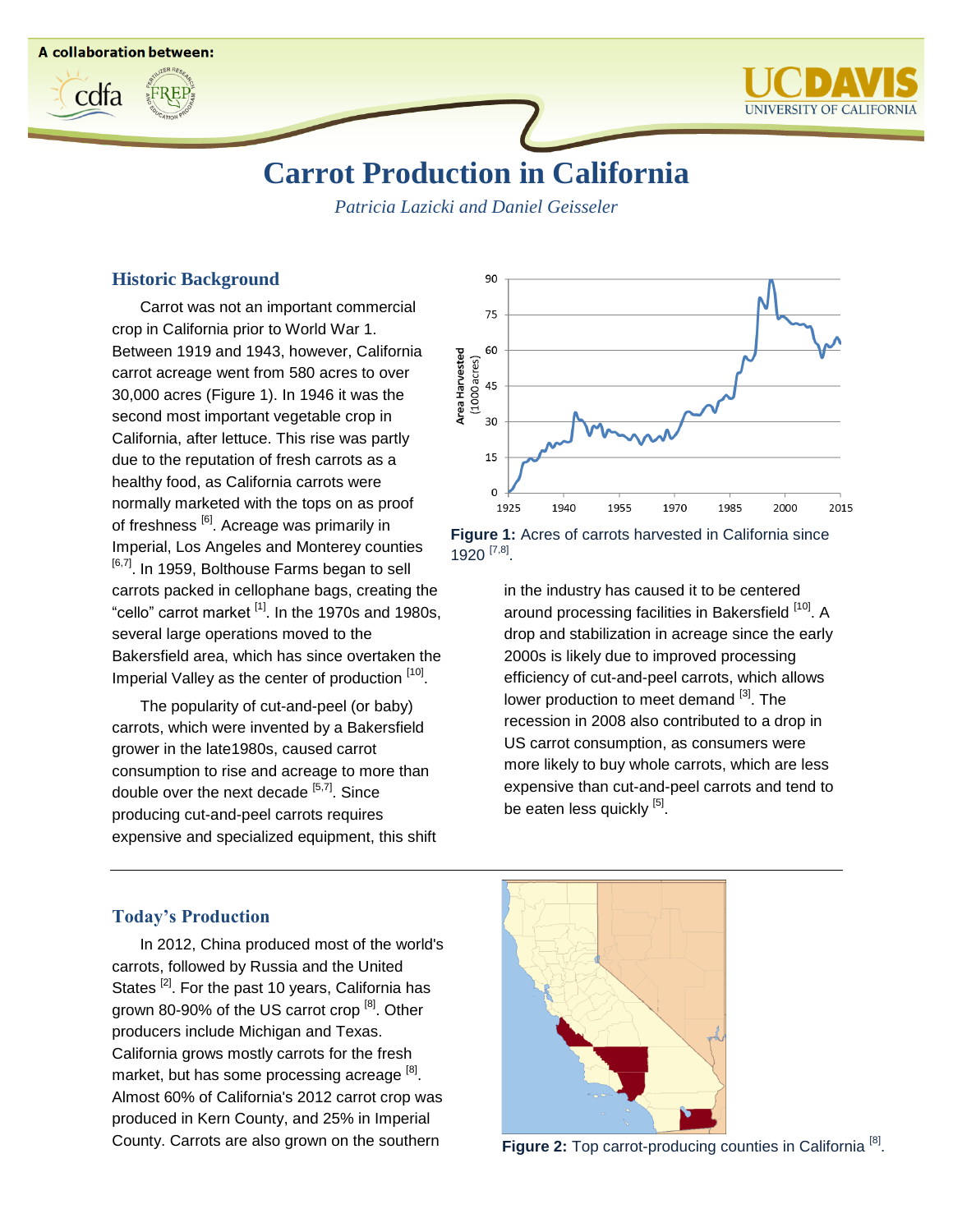and central coasts, especially in Monterey and Los Angeles counties (Figure 2)<sup>[\[8\]](#page-2-1)</sup>.

Carrots are harvested year-round in California. They are generally mechanically harvested, except for those sold with the tops on. They are mostly grown under sprinkler irrigation in areas other than the Imperial Valley, where they are established with sprinklers and then furrow-irrigated [\[4\]](#page-2-8).

## **Yield**

Average California carrot yields somewhat increased in the first half of the 20<sup>th</sup> century, likely due to improved cultural methods (Figure 3)<sup>[\[7\]](#page-2-0)</sup>. However, they have remained relatively stable since the 1970s. Modern breeding has generally focused on non-yield characteristics such as flavor, nutritional profile and suitability for the cello and cut-and-peel markets <sup>[\[9\]](#page-2-9)</sup>. In addition, the proportion of processing carrots, whose yields are about double those of fresh carrots, has steadily decreased over the years <sup>[\[7\]](#page-2-0)</sup>.



# **Fertilization**

According to a fertilizer use survey administered every four years between 1998 and 2010, average annual N application to fresh market carrot declined from 209 lbs N/acre/year in 1998 and 160 lbs N/acre/year in 2010. Carrot growers applied N between 2 and 5 times per year, and the average rate per application ranged between 34 and 92 lbs N/acre. In 1998- 2006, 90-100% of California carrot acreage received N fertilizer, while in 2010 only 78% did. Nitrogen fertilizer rates were similar for processing carrots [\[8\]](#page-2-1).

During the same period, average annual phosphate  $(P_2O_5)$  application to fresh market carrot ranged between 120-200 lbs  $P_2O_5/acre$ . Carrot growers applied P once or twice a year, with most growers only applying once. Between 60-80% of the California carrot acreage received P fertilizer. Average reported P application to processing carrots was somewhat higher than for fresh market carrots, between 100 and 340 lbs  $P_2O_5/ac$ re/year, and split applications were somewhat more common  $^{[8]}$  $^{[8]}$  $^{[8]}$ .

Average annual potash  $(K_2O)$  application to fresh market carrot ranged between 60-116 lbs K<sub>2</sub>O/acre. There has been a trend for application rates to decline in recent years. Carrot growers normally applied K only once. On average, a third of carrot acreage received K fertilizer <sup>[\[8\]](#page-2-1)</sup>.